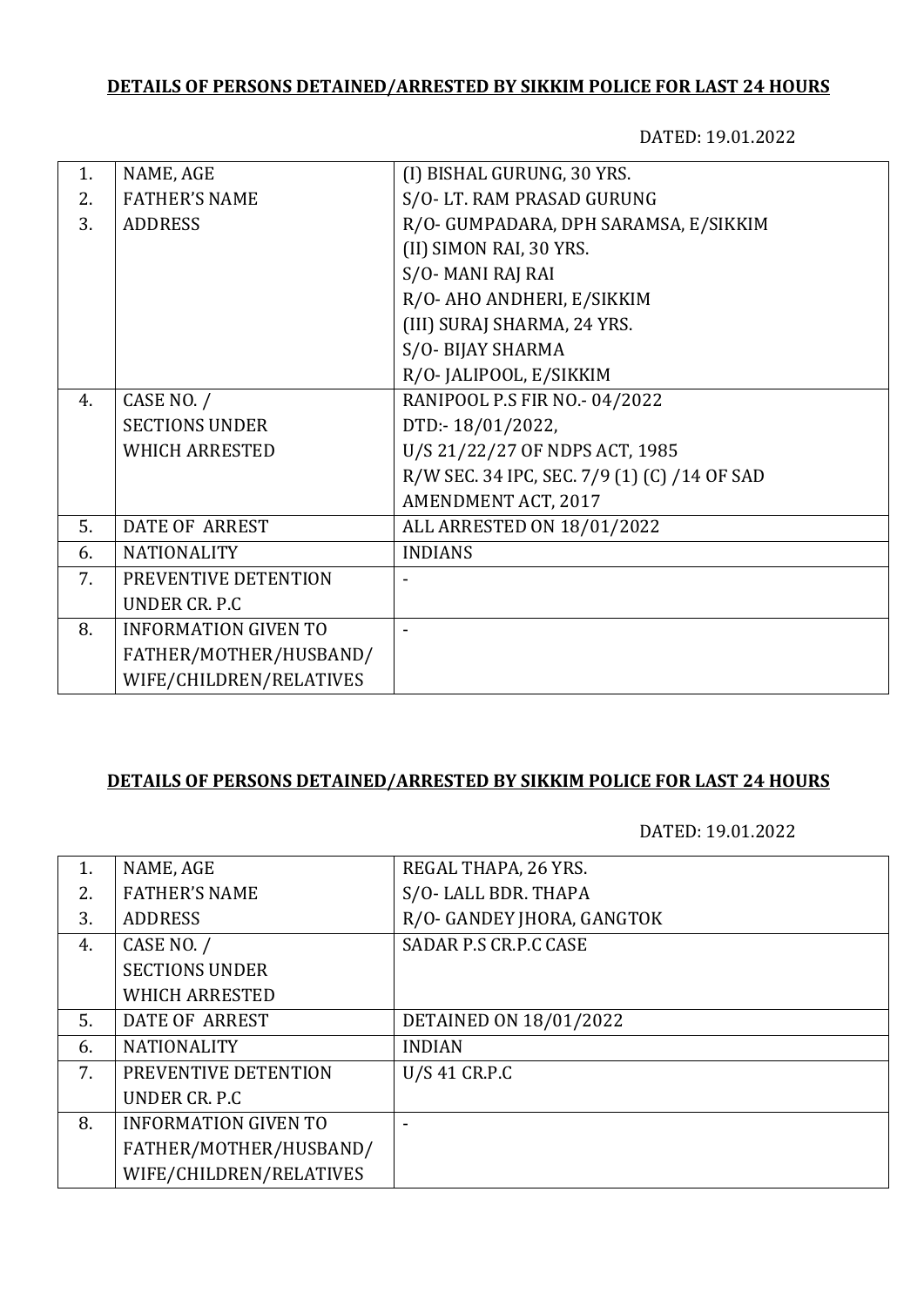DATED: 19.01.2022

| 1. | NAME, AGE                   | ROHIT DARNAL, 23 YRS.    |
|----|-----------------------------|--------------------------|
| 2. | <b>FATHER'S NAME</b>        | S/O-ASHOK DARNAL         |
| 3. | <b>ADDRESS</b>              | R/O-TEESTA, W/BENGAL     |
| 4. | CASE NO. /                  | SADAR P.S C.M.V ACT CASE |
|    | <b>SECTIONS UNDER</b>       |                          |
|    | <b>WHICH ARRESTED</b>       |                          |
| 5. | DATE OF ARREST              | DETAINED ON 18/01/2022   |
| 6. | <b>NATIONALITY</b>          | <b>INDIAN</b>            |
| 7. | PREVENTIVE DETENTION        | U/S 202 C.M.V ACT, 1988  |
|    | UNDER CR. P.C               |                          |
| 8. | <b>INFORMATION GIVEN TO</b> |                          |
|    | FATHER/MOTHER/HUSBAND/      |                          |
|    | WIFE/CHILDREN/RELATIVES     |                          |

#### **DETAILS OF PERSONS DETAINED/ARRESTED BY SIKKIM POLICE FOR LAST 24 HOURS**

| 1. | NAME, AGE                   | SURAJ KHAWAS, 41 YRS.  |
|----|-----------------------------|------------------------|
| 2. | <b>FATHER'S NAME</b>        | S/O-LT. M.B KHAWAS     |
| 3. | <b>ADDRESS</b>              | R/O-TADONG, E/SIKKIM   |
| 4. | CASE NO. /                  | SADAR P.S CR.P.C CASE  |
|    | <b>SECTIONS UNDER</b>       |                        |
|    | <b>WHICH ARRESTED</b>       |                        |
| 5. | DATE OF ARREST              | DETAINED ON 18/01/2022 |
| 6. | <b>NATIONALITY</b>          | <b>INDIAN</b>          |
| 7. | PREVENTIVE DETENTION        | U/S 151 CR.P.C         |
|    | UNDER CR. P.C.              |                        |
| 8. | <b>INFORMATION GIVEN TO</b> |                        |
|    | FATHER/MOTHER/HUSBAND/      |                        |
|    | WIFE/CHILDREN/RELATIVES     |                        |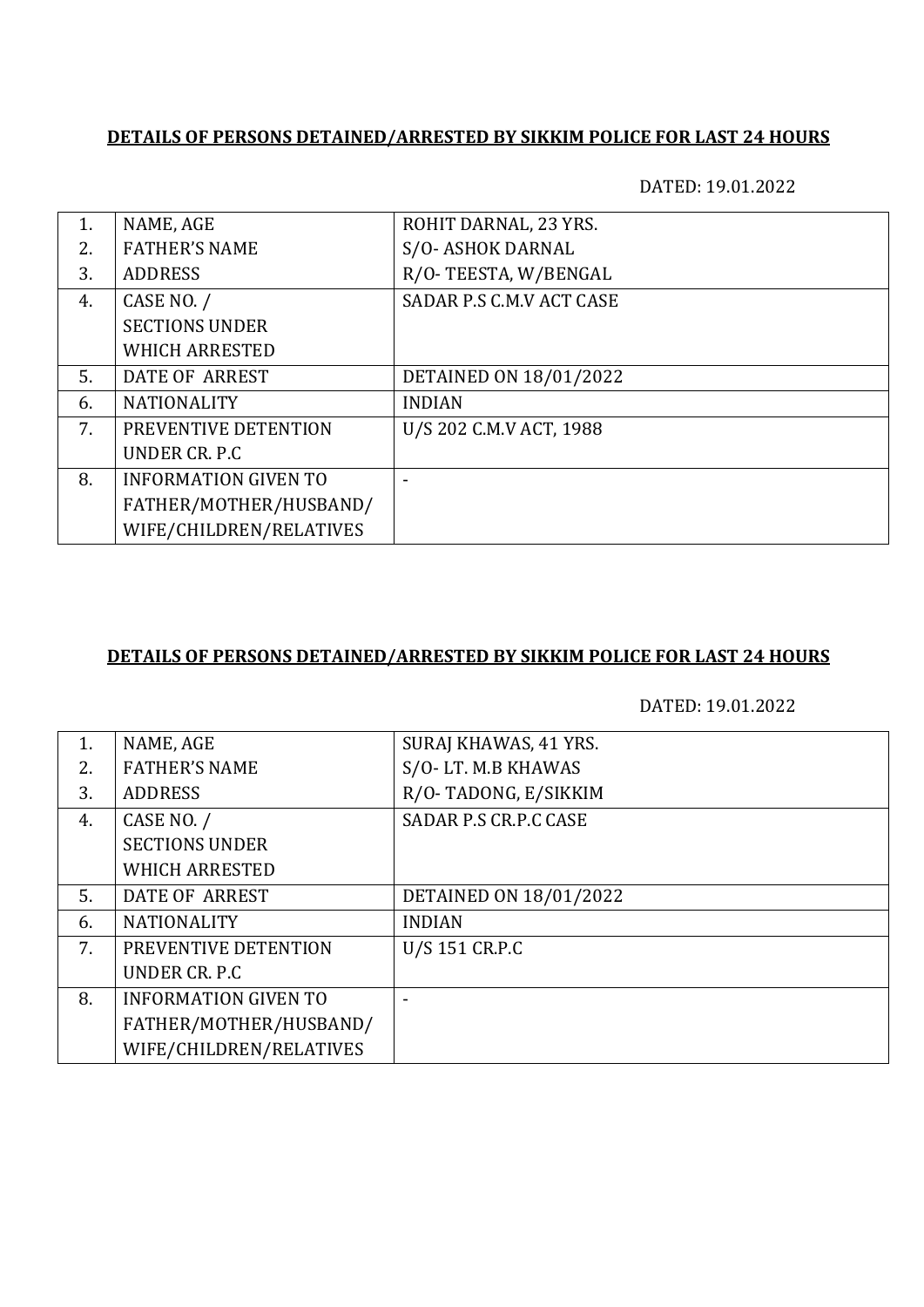DATED: 19.01.2022

| 1. | NAME, AGE                   | (I) ROHIT SHAH, 21 YRS.                      |
|----|-----------------------------|----------------------------------------------|
| 2. | <b>FATHER'S NAME</b>        | S/O-HARI LALL SHAH                           |
| 3. | <b>ADDRESS</b>              | R/O- MANDI BAZAAR, RANGPO, E/SIKKIM          |
|    |                             | (II) DAWA SHERPA, 29 YRS.                    |
|    |                             | S/O-DORJEE SHERPA                            |
|    |                             | R/O-MONSOON, W/BENGAL                        |
| 4. | CASE NO. /                  | SINGTAM P.S FIR NO.- 02/2022                 |
|    | <b>SECTIONS UNDER</b>       | DTD:-18/01/2022                              |
|    | <b>WHICH ARRESTED</b>       | U/S 7 (A) (B)/9/14 OF SADA, 2006             |
|    |                             | R/W SEC. 9(1) (B) OF SAD AMENDMENT ACT, 2017 |
|    |                             | R/W SEC. 34 OF IPC                           |
| 5. | <b>DATE OF ARREST</b>       | BOTH ARRESTED ON 18/01/2022                  |
| 6. | <b>NATIONALITY</b>          | <b>INDIANS</b>                               |
| 7. | PREVENTIVE DETENTION        |                                              |
|    | <b>UNDER CR. P.C</b>        |                                              |
| 8. | <b>INFORMATION GIVEN TO</b> |                                              |
|    | FATHER/MOTHER/HUSBAND/      |                                              |
|    | WIFE/CHILDREN/RELATIVES     |                                              |
|    |                             |                                              |

### **DETAILS OF PERSONS DETAINED/ARRESTED BY SIKKIM POLICE FOR LAST 24 HOURS**

| 1. | NAME, AGE                   | RAJESH KUMAR @ RIDHIDEV, 35 YRS.                |
|----|-----------------------------|-------------------------------------------------|
| 2. | <b>FATHER'S NAME</b>        | S/O-BIJAL RISHIDEV                              |
| 3. | <b>ADDRESS</b>              | R/O-FARBISGUNJ, FAUJIGANJ COLONY VILLAGE ARARIA |
|    |                             | <b>BIHAR</b>                                    |
|    |                             | A/P- BEN, S/SIKKIM                              |
| 4. | CASE NO. /                  | TEMI P.S FIR NO.- 02/2022                       |
|    | <b>SECTIONS UNDER</b>       | DTD:-18/01/2022                                 |
|    | <b>WHICH ARRESTED</b>       | U/S 341/354/511/509/323 IPC                     |
| 5. | DATE OF ARREST              | <b>ARRESTED ON 18/01/2022</b>                   |
| 6. | <b>NATIONALITY</b>          | <b>INDIAN</b>                                   |
| 7. | PREVENTIVE DETENTION        |                                                 |
|    | UNDER CR. P.C.              |                                                 |
| 8. | <b>INFORMATION GIVEN TO</b> |                                                 |
|    | FATHER/MOTHER/HUSBAND/      |                                                 |
|    | WIFE/CHILDREN/RELATIVES     |                                                 |